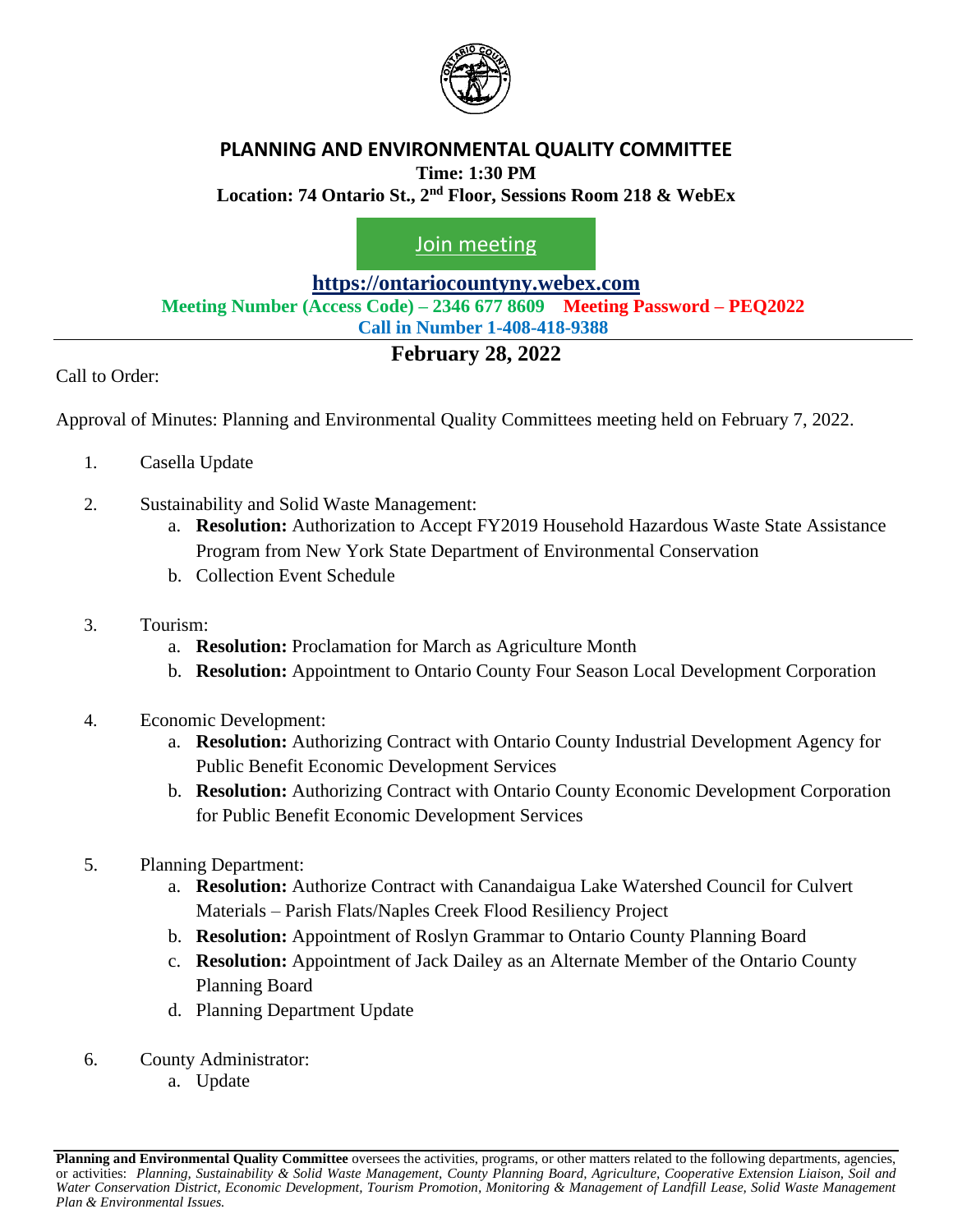- 7. **Executive Session:** to discuss the medical, financial, credit or employment history of a particular person or corporation, or matters leading to the appointment, employment, promotion, demotion, discipline, suspension, dismissal or removal of a particular person or corporation
- 8. Cornell Cooperative Extension: *No items submitted*
- 9. Soil & Water: *No items submitted*

Questions on Informational Reports:

- a. NYSDEC Landfill Inspection Reports
- b. Landfill Status Report
- c. Complaint Documentation

Old Business:

Privilege of the Floor: Confirm next meeting date and time: Monday, March 21, 2022 1:30 PM Adjournment:

**Planning and Environmental Quality Committee** oversees the activities, programs, or other matters related to the following departments, agencies, or activities: *Planning, Sustainability & Solid Waste Management, County Planning Board, Agriculture, Cooperative Extension Liaison, Soil and*  Water Conservation District, Economic Development, Tourism Promotion, Monitoring & Management of Landfill Lease, Solid Waste Management *Plan & Environmental Issues.*